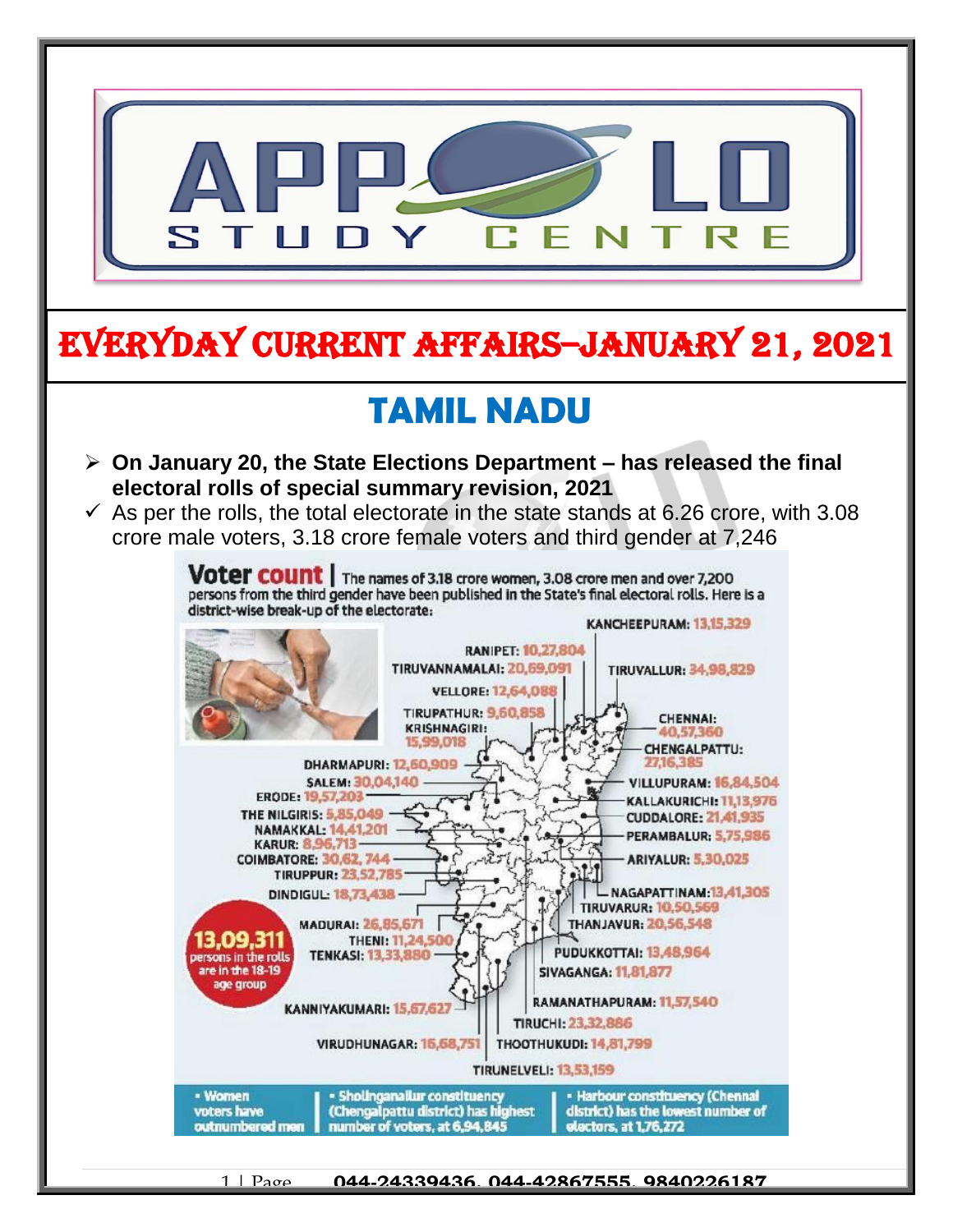- $\checkmark$  The revision of electoral roll was done with January 1 as the qualifying date for inclusion of names.
- $\checkmark$  Sholinganallur assembly constituency in Chengalpet district recorded the highest electorate with 6.94 lakh voters on the final roll



- $\checkmark$  Harbour constituency in Chennai district recorded lowest with 1.76 lakh voters.
- $\checkmark$  Further, 4.62 lakh people with disabilities (PwD) have been listed out in the electoral rolls
- $\checkmark$  The PwD voters and 12.98 lakh voters above 80 years are eligible for postal ballots.
- $\checkmark$  As many as 8.97 lakh voters in the age group of 18-19 are entitled to cast votes for the first time.
- $\checkmark$  A total of 47 overseas electors have also been enrolled during the Special Summary Revision, 2021.
- $\checkmark$  The cut-off for inclusion of names in the electoral rolls is the completion of 18 years as on January 1, 2021
- $\checkmark$  The application for new entry can be submitted by visiting the respective offices of the electoral registration officers and submitting Form-6 (inclusion of names), online through www.nvsp.in, or through voter helpline app available on Google playstore.
- $\checkmark$  The electoral rolls are available online and voters can check their names by visiting the site, http://elections.tn.gov.in.
- $\checkmark$  As per the directions of the election commission, district contact centres have been established in all the districts with a toll free helpline, 1950, available uniformly across the state.
- **The Entrepreneurship Development and Innovation Institute, Tamil Nadu (EDII-TN) – has announced a seed grant of ₹10 lakh each to 10 startups**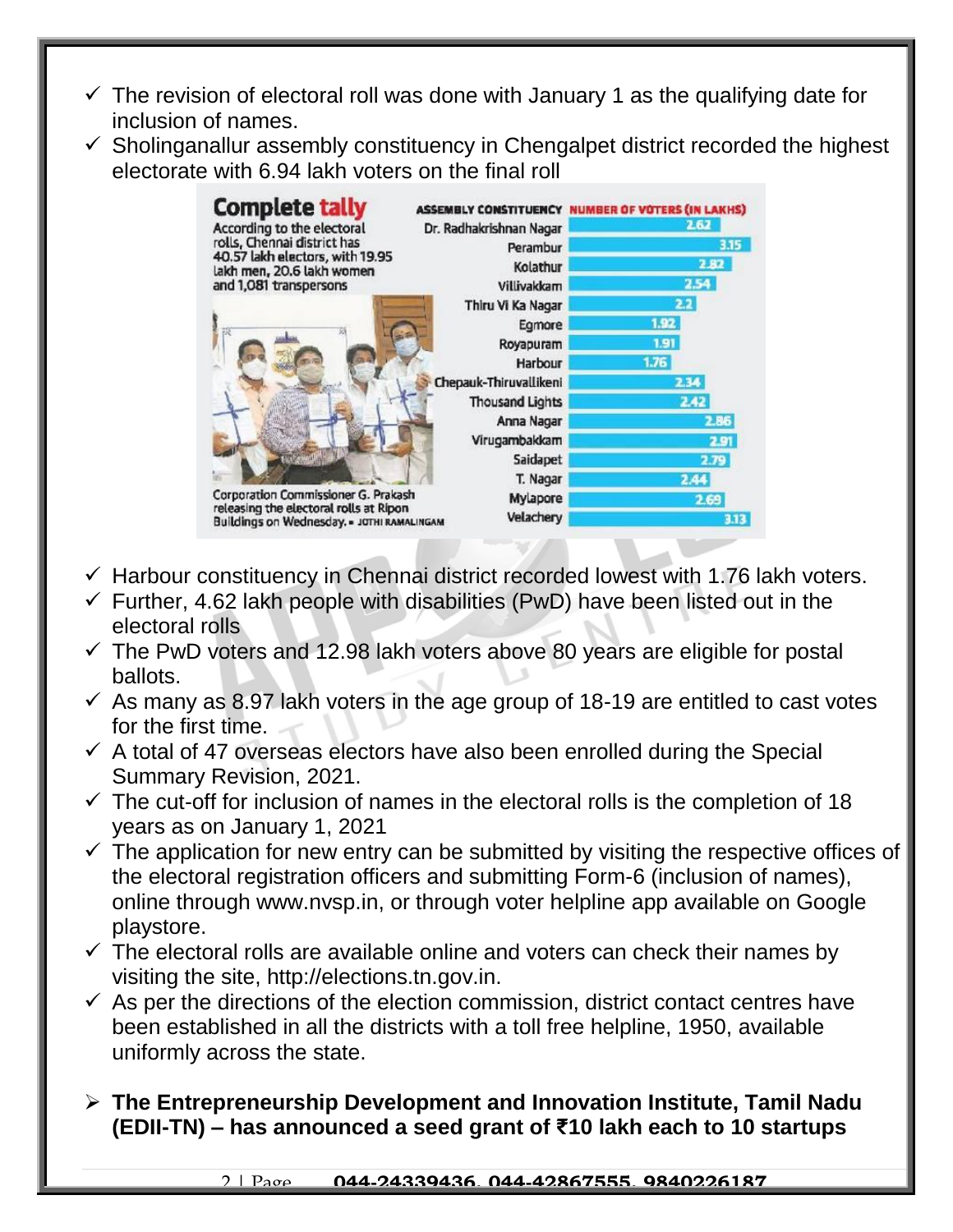- $\checkmark$  The EDII-TN is the nodal agency implementing various initiatives to promote innovation and startup ecosystem
- $\checkmark$  The agency is organising the Tamil Nadu Startup Seed Grant Fund (Tanseed) 2021 challenge in association with Headstart Network Foundation to help statebased startups scale up their business.
- $\checkmark$  The programme is now inviting applications from interested startups who seek the seed grant
- $\checkmark$  The startups will have to participate in bootcamps and a pitchfest that will serve to shortlist startups for the grant.
- $\checkmark$  The state launched the Tamil Nadu Startup and Innovation Policy 2018-23 in January 2019 and had organised the Tamil Nadu Innovation Grand Challenge (TNIGC) for the last three years.
- $\checkmark$  TNIGC has had three cohorts with a total of 16 startups awarded a seed grant of ₹5 lakh each till date.
- $\checkmark$  Startups registered in the state or willing to register in the state with a prototype or proof of concept can apply.

### **NATIONAL**

- **On January 20, the Centre - said it was ready to suspend implementation of the legislation for up to one and a half years**
- $\checkmark$  The offer will be applicable in case the farm leaders agreed to form a committee to discuss all issues and objections and arrive at a solution.
- $\checkmark$  The government's offer was seen as a climbdown as it had opposed the Supreme Court's decision to suspend the laws.
- $\checkmark$  However, the agriculture minister Narendra Tomar reiterated that the laws would not be repealed completely, but the government was ready to discuss and implement any amendments.
- $\checkmark$  The Minister said the Centre could submit an affidavit to this effect in the SC to assure the unions that it would not backtrack.
- $\checkmark$  The unions will hold more meetings to decide on the offer, even as they made it clear they will not appear before the SC-constituted committee.
- $\checkmark$  The proposal was made during the 10th round of talks on January 20
- $\checkmark$  It is the first serious sign of movement in the negotiations since tens of thousands of farmers began their protest on the borders of Delhi almost two months ago
- **The Scholastic Aptitude Test (SAT) – to become 50 minutes-shorter in duration, after the scrapping of subject tests**
- $\checkmark$  The College Board, the New York-based organization which runs the Test, has also decided to remove the optional essay topic.
- $\checkmark$  Candidates are admitted based on SAT scores for UG programmes in the US and to 40 universities in India, private and deemed.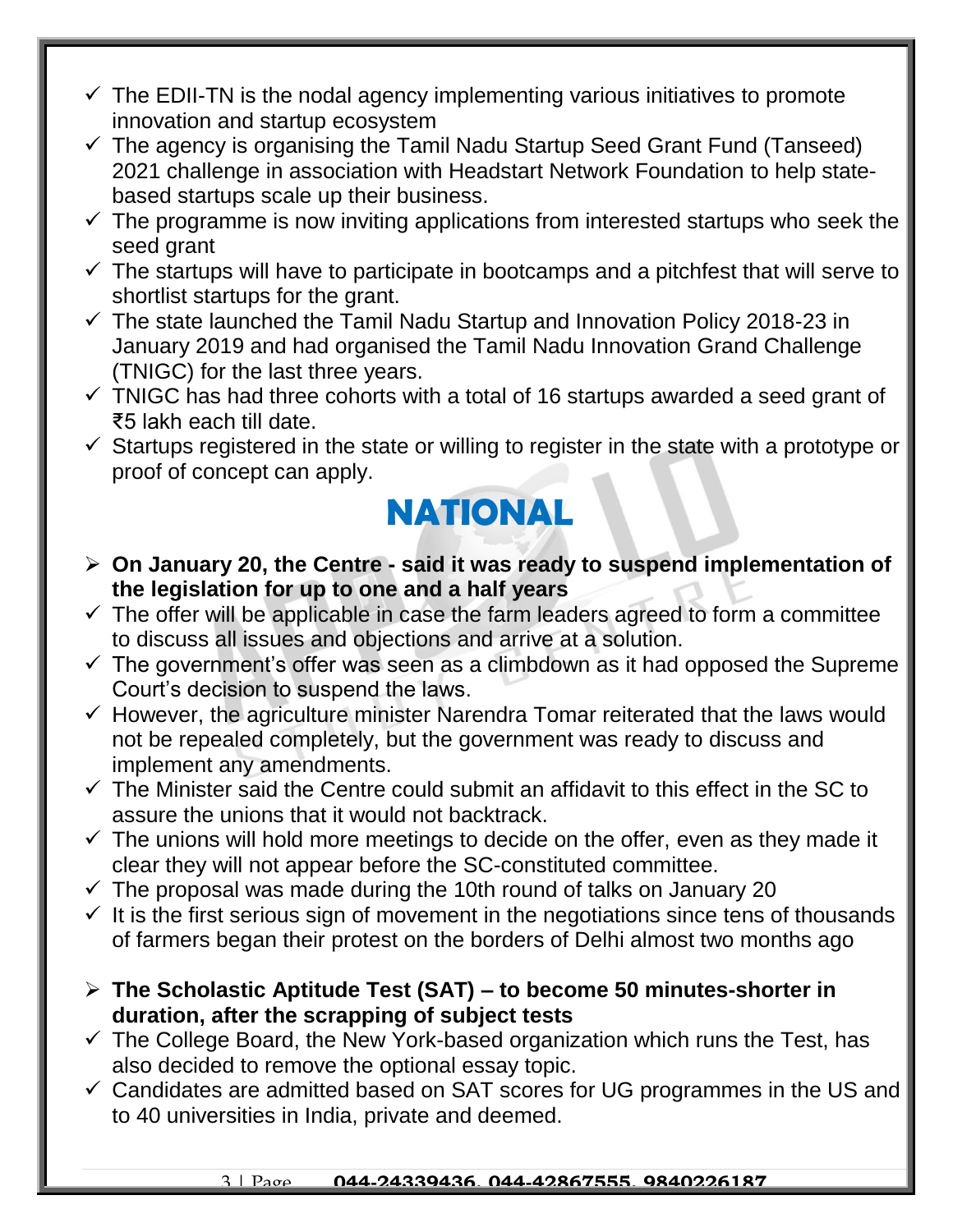- $\checkmark$  The subject tests were 20 multiple-choice standardized tests offered by the board for individual subjects
- $\checkmark$  These tests were taken typically to improve a candidate's credentials for college admissions in the US.
- $\checkmark$  The hour-long 800-point SAT were popular among Indians who completed high school from a state board or national board.
- **The names of Colonel B Santosh Babu and 19 other soldiers - have now been inscribed on the walls of the National War Memorial in New Delhi**



- $\checkmark$  The 20 martyred soldiers laid down their lives while bravely fighting the Chinese troops in the violent skirmish at Galwan Valley in eastern Ladakh on June 15
- $\checkmark$  Col Babu, who was the commanding officer of 16 Bihar, and at least four other soldiers will be posthumously honoured with gallantry medals on the Republic Day next week.
- $\checkmark$  The National War Memorial (NWM), which was inaugurated near the majestic India Gate in 2019, honours over 26,000 soldiers who have laid down their lives in wars and operations since Independence.
- $\checkmark$  Their names and ranks are etched on small granite tablets on the concentric walls at the memorial

# **SCIENCE, TECHNOLOGY & ENVIRONMENT**

 **Astronomers from the Indian Institute of Astrophysics (IIA) - have spotted rare, hot ultraviolet-bright stars in Milky Way galaxy**

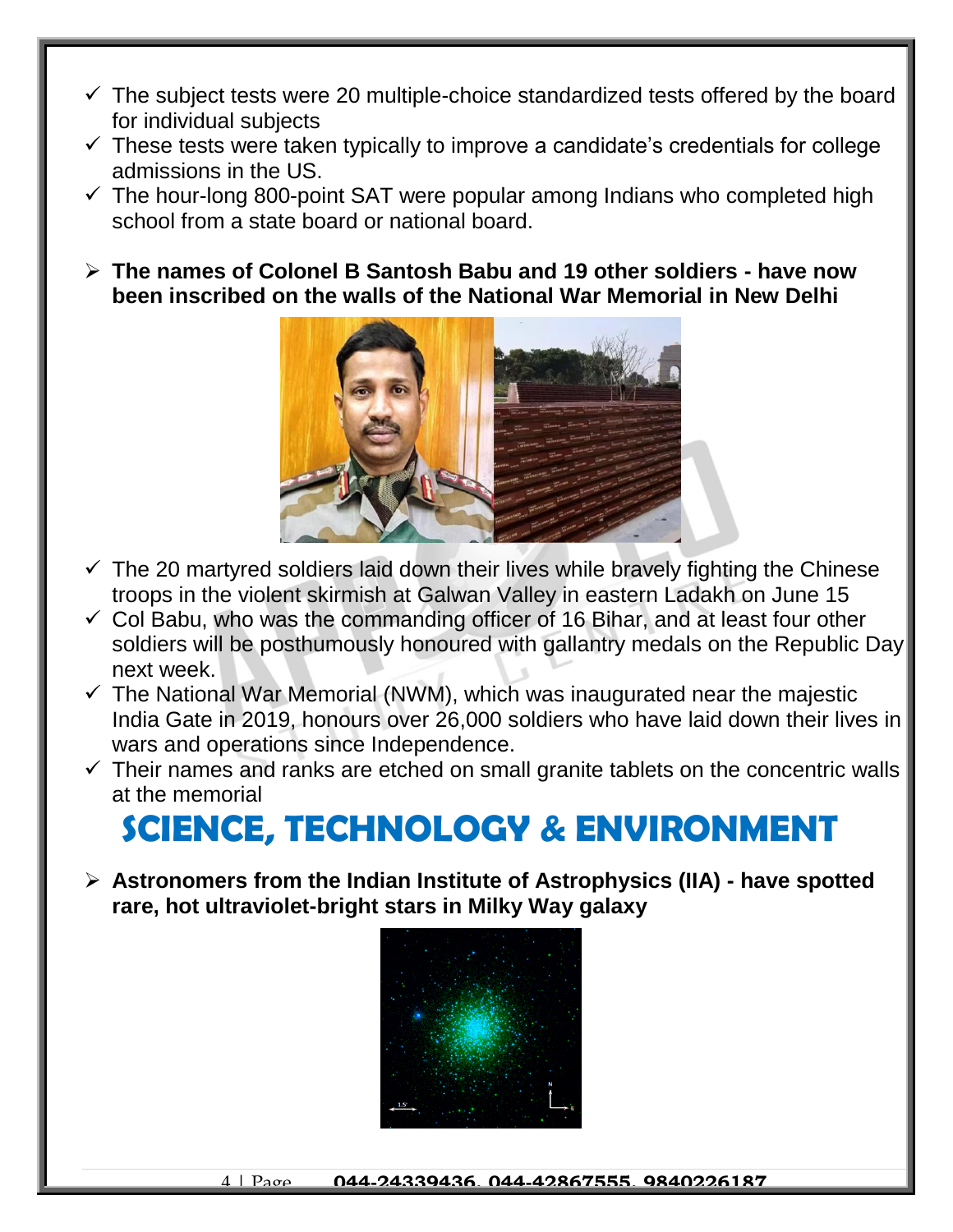- $\checkmark$  The stars were cited in a globular cluster called NGC 2808 that is said to have at least five generations of stars.
- $\checkmark$  A team comprising IIA scientists Deepthi S Prabhu, Annapurni Subramaniam and Snehalata Sahu captured these stars using Ultraviolet Imaging Telescope (UVIT) on board AstroSat, India's first multi-wavelength space satellite.
- $\checkmark$  In September 2020, AstroSat completed five years in orbit.
- $\checkmark$  These stars, whose inner core is almost exposed, making them very hot, exist in the late stages of evolution of a Sun-like star.
- $\checkmark$  IIA is an autonomous institute under the department of science and technology (DST).
- $\checkmark$  With spectacular UV images of the cluster, they distinguished the hot UV-bright stars from the relatively cooler red giant and main-sequence stars, which appear dim in these images.
- $\checkmark$  The scientists combined the UVIT data with observations made using other space missions, such as Hubble Space Telescope and Gaia telescope, along with groundbased optical observations.
- $\checkmark$  About 34 UV-bright stars were found to be members of the globular cluster.
- $\checkmark$  From the data, the team derived properties of these stars, such as their surface temperatures, luminosities and radii.

### **APPOINTMENTS**

- **On January 20, 78-year old Joseph R Biden - was sworn in as the 46th and oldest — President of the United States**
- $\checkmark$  Chief Justice John Roberts administered the oath of office to Biden at the U.S. Capitol in Washington D.C
- $\checkmark$  The presidential inauguration was preceded by administering of oath to Kamala Harris, 56, as the country's first female vice-president, the first of black and Indian heritage and the first Asian-American to serve in the position
- $\checkmark$  Sonia Sotomayor, the first Latina on the Supreme Court bench administered the oath of office to the 49<sup>th</sup> Vice President of US, Kamala Harris, the daughter of immigrants from Jamaica and India
- $\checkmark$  Almost immediately after taking oath of office, Biden, will sign 15 executive orders and legislative proposals on January 21 to control the Covid-19 pandemic with mask mandates and 100 million vaccinations in 100 days, combat climate change and advance racial equity.
- $\checkmark$  Biden lifted the travel ban on 13 Muslim-majority and African countries, halted construction of the US-Mexico border wall, announced the rejoining of the global climate accord and the World Health Organisation, reversing of immigration norms and directed officials to preserve the Deferred Action for Childhood Arrivals (DACA), among other things.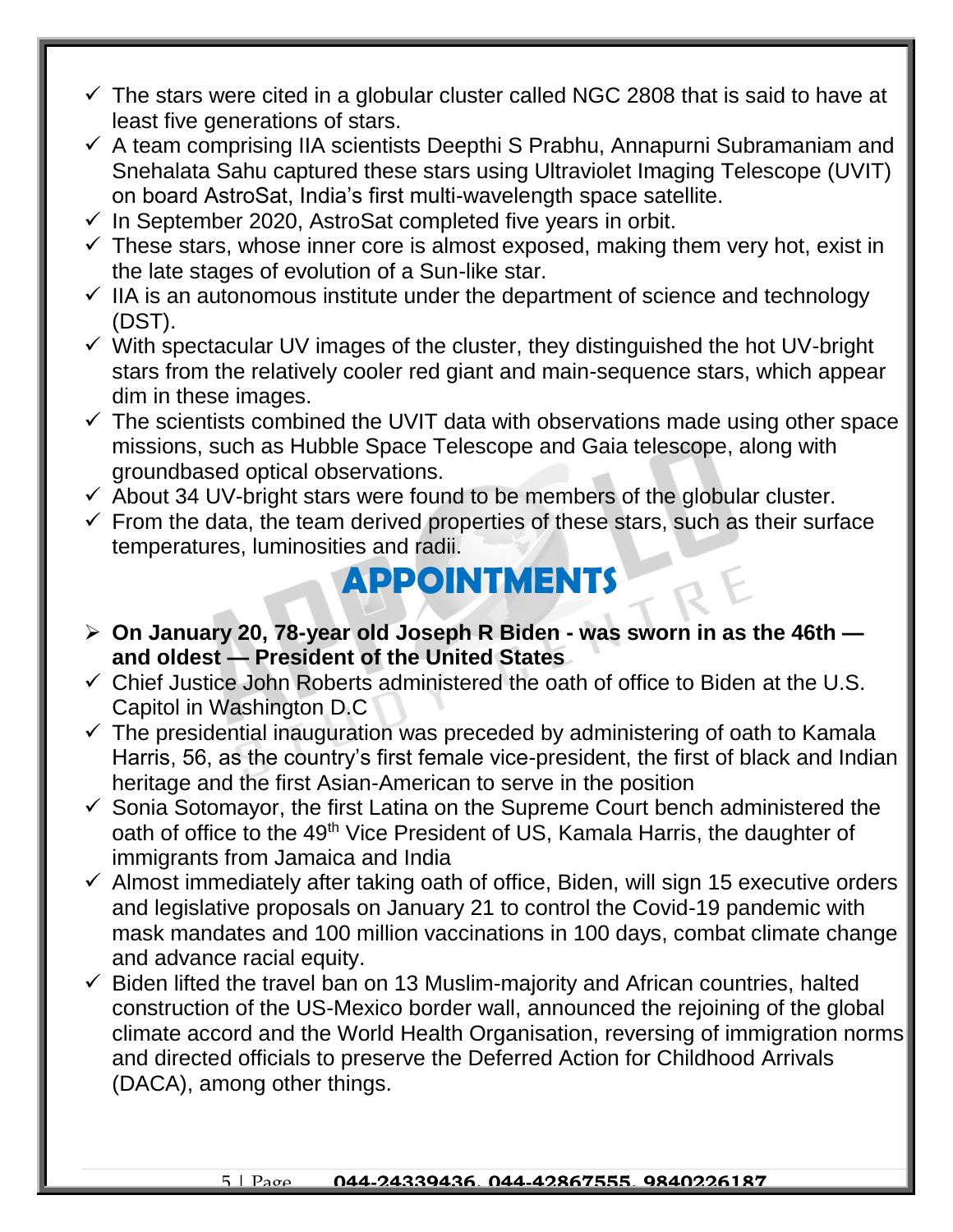- $\checkmark$  Biden, a Democrat who took over from Republican President Donald Trump, has promised a fierce fight against the pandemic that killed 400,000 people in the United States
- $\checkmark$  The defeated President is said to be considering forming a new political outfit, called the Patriot Party.
- $\checkmark$  Joe Biden's first call with a foreign leader as President will be to Canada's Justin Trudeau
- $\checkmark$  As Vice-President, Kamala Harris plays an important and decisive role in the US Senate, which is currently divided 50-50 between Republicans and Democrats.
- $\checkmark$  Harris' tiebreaking vote will help push Joe Biden's proposed legislations in the US Senate
- $\checkmark$  Just two weeks earlier, a mob had broken into the Capitol seeking to block the ratification of the election results on January 6
- **All through the presidential election, Joe Biden's speeches were chosen and crafted by C Vinay Reddy, who has his roots in Telangana.**
- $\checkmark$  He was director of speech writing in Biden's transition team
- $\checkmark$  He had also been with Biden during his second term as US vice-president from 2013 to 2017.
- $\checkmark$  Former US vice-president Mike Pence was the most prominent member of the Trump administration to attend the inaugural ceremony.
- $\checkmark$  Pence opted not to attend former President Trump's farewell speech before boarding Air Force One for a final time as president and travelling to his home in Florida.

#### DEMOCRACY HAS PREVATLED'

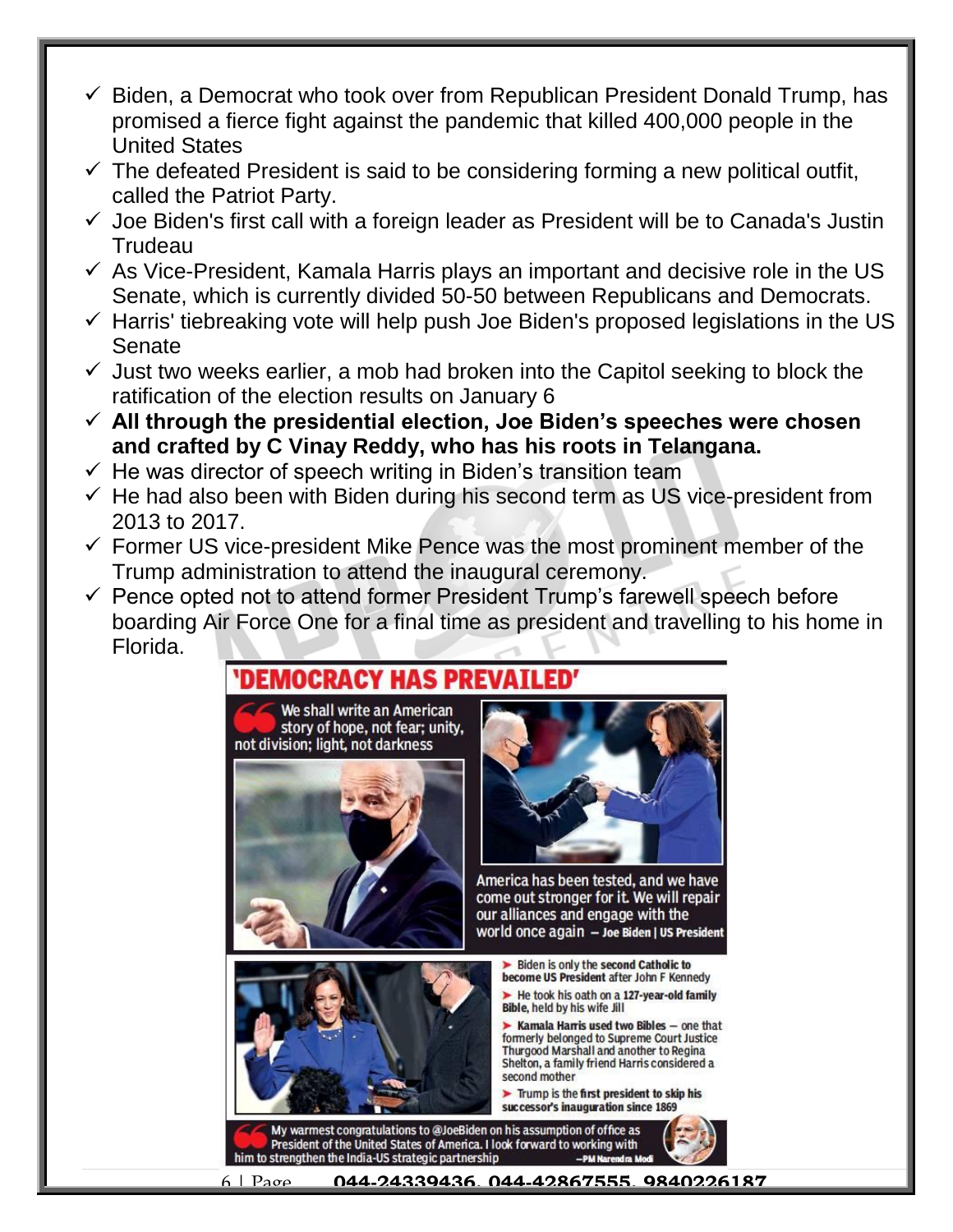# **RANKINGS**

- **The Government – released the second edition of the Innovation Index, unveiled by government think tank NITI Aayog on January 20**
- $\checkmark$  Karnataka has retained its top position among the major states, while Maharashtra and Tamil Nadu remained at the second and third position

| <b>Best</b>                                                                                                                     | <b>Rank</b>    | <b>Major States</b>  | <b>Score</b> |
|---------------------------------------------------------------------------------------------------------------------------------|----------------|----------------------|--------------|
| <b>performers</b><br>Four of the five<br>highest scoring major<br>States in the India<br>Innovation Index are<br>from the south | 1              | Karnataka            | 42.5         |
|                                                                                                                                 | $\overline{2}$ | Maharashtra          | 38.03        |
|                                                                                                                                 | 3              | <b>Tamil Nadu</b>    | 37.91        |
|                                                                                                                                 | $\overline{4}$ | Telangana            | 33.23        |
|                                                                                                                                 | 5              | Kerala               | 30.58        |
|                                                                                                                                 | 6              | Haryana              | 25.81        |
|                                                                                                                                 | $\overline{7}$ | Andhra Pradesh       | 24.19        |
|                                                                                                                                 | 8              | Gujarat              | 23.63        |
|                                                                                                                                 | 9              | <b>Uttar Pradesh</b> | 22.85        |
|                                                                                                                                 | 10             | Punjab               | 22.54        |

- Telangana, Kerala, Haryana, Andhra Pradesh, Gujarat, Uttar Pradesh and Punjab complete the top ten states.
- $\checkmark$  Jharkhand, Chhattisgarh and Bihar scored the lowest on the index, which put them at the bottom in the "major States" category.
- $\checkmark$  Among union territories and north-eastern and Hill States, Delhi and Himachal Pradesh occupy the top spots respectively.
- $\checkmark$  Among the major states, the average innovation score is 25.35.
- $\checkmark$  Karnataka tops at 42.5, which is attributable to its strong number of venture capital deals, registered GIs and ICT exports.
- $\checkmark$  Karnataka's high FDI inflow has also enhanced the innovation capabilities of the state.
- $\checkmark$  Maharashtra follows second at 38, while Bihar finishes last at 14.5.
- $\checkmark$  Four southern states feature as the top performers and occupy the top-five spots within the major states category.
- $\checkmark$  The north east and hill states achieve an average innovation score of 17.89, with Himachal Pradesh as the best performer with a score of 25, followed by Manipur (22.77) and Sikkim (22.28), respectively.
- $\checkmark$  The innovation score of union territory and city states averages at 26.01.
- $\checkmark$  Delhi, the best performer among all groups, tops the ranking.
- $\checkmark$  Chandigarh follows second with a score of 38.57, whereas Lakshadweep and Jammu and Kashmir occupy the last two positions in the group respectively.